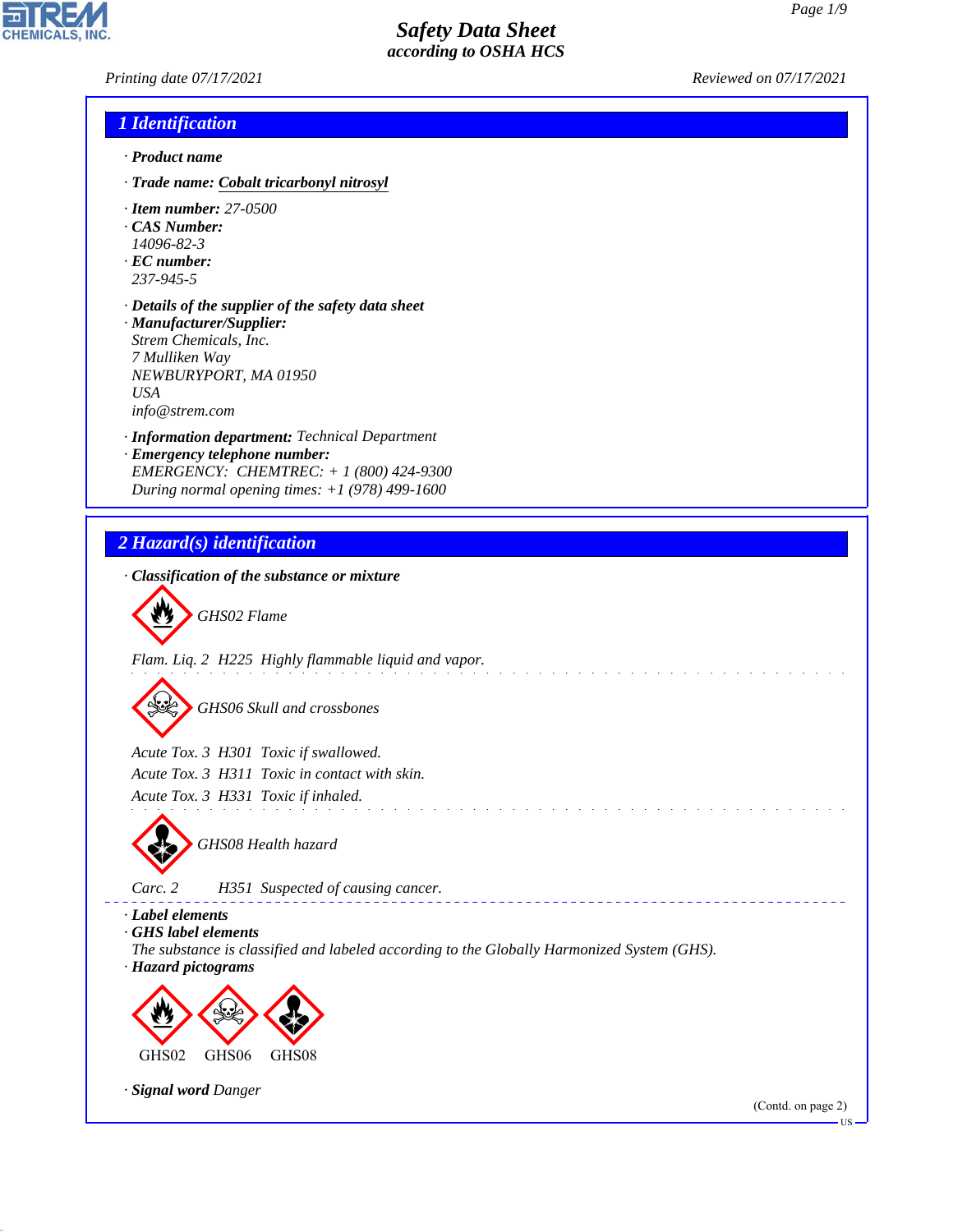*Printing date 07/17/2021 Reviewed on 07/17/2021*

**CHEMICALS, INC.** 

*Trade name: Cobalt tricarbonyl nitrosyl*

|                                                                | (Contd. of page 1)                                                                                                                                 |
|----------------------------------------------------------------|----------------------------------------------------------------------------------------------------------------------------------------------------|
|                                                                | · Hazard-determining components of labeling:                                                                                                       |
| Cobalt tricarbonyl nitrosyl                                    |                                                                                                                                                    |
| · Hazard statements                                            |                                                                                                                                                    |
| H225                                                           | Highly flammable liquid and vapor.                                                                                                                 |
|                                                                | H301+H311+H331 Toxic if swallowed, in contact with skin or if inhaled.                                                                             |
| H351                                                           | Suspected of causing cancer.                                                                                                                       |
| · Precautionary statements                                     |                                                                                                                                                    |
| P231                                                           | Handle under inert gas.                                                                                                                            |
| P <sub>210</sub>                                               | Keep away from heat/sparks/open flames/hot surfaces. No smoking.                                                                                   |
| $P301 + P310$                                                  | IF SWALLOWED: Immediately call a POISON CENTER/doctor.                                                                                             |
|                                                                | P305+P351+P338 If in eyes: Rinse cautiously with water for several minutes. Remove contact lenses, if present<br>and easy to do. Continue rinsing. |
| P422                                                           | Store contents under inert gas.                                                                                                                    |
| $P403 + P235$                                                  | Store in a well-ventilated place. Keep cool.                                                                                                       |
| <i>P501</i>                                                    | Dispose of contents/container in accordance with local/regional/national/international<br>regulations.                                             |
| · Classification system:<br>$\cdot$ NFPA ratings (scale 0 - 4) |                                                                                                                                                    |
|                                                                | $Health = 2$                                                                                                                                       |
|                                                                | $Fire = 3$                                                                                                                                         |
|                                                                | $Reactivity = 0$                                                                                                                                   |
| · HMIS-ratings (scale 0 - 4)                                   |                                                                                                                                                    |
| <b>HEALTH</b><br>$^{\ast 2}$                                   | $Health = *2$                                                                                                                                      |
| 3 <br><b>FIRE</b>                                              | $Fire = 3$                                                                                                                                         |
| REACTIVITY 0 Reactivity = 0                                    |                                                                                                                                                    |
| Other hazards                                                  |                                                                                                                                                    |
|                                                                | · Results of PBT and vPvB assessment                                                                                                               |
| · <b>PBT</b> : Not applicable.                                 |                                                                                                                                                    |
| $\cdot$ vPvB: Not applicable.                                  |                                                                                                                                                    |
|                                                                |                                                                                                                                                    |
|                                                                |                                                                                                                                                    |
|                                                                | <b>3 Composition/information on ingredients</b>                                                                                                    |

- *· Chemical characterization: Substances*
- *· CAS No. Description*
- *14096-82-3 Cobalt tricarbonyl nitrosyl*
- *· Identification number(s)*
- *· EC number: 237-945-5*

## *4 First-aid measures*

*· Description of first aid measures*

*· General information:*

*Immediately remove any clothing soiled by the product.*

*Remove breathing apparatus only after contaminated clothing have been completely removed. In case of irregular breathing or respiratory arrest provide artificial respiration.*

*· After inhalation:*

44.1.1

*Supply fresh air or oxygen; call for doctor.*

*In case of unconsciousness place patient stably in side position for transportation.*

*· After skin contact: Immediately wash with water and soap and rinse thoroughly.*

(Contd. on page 3)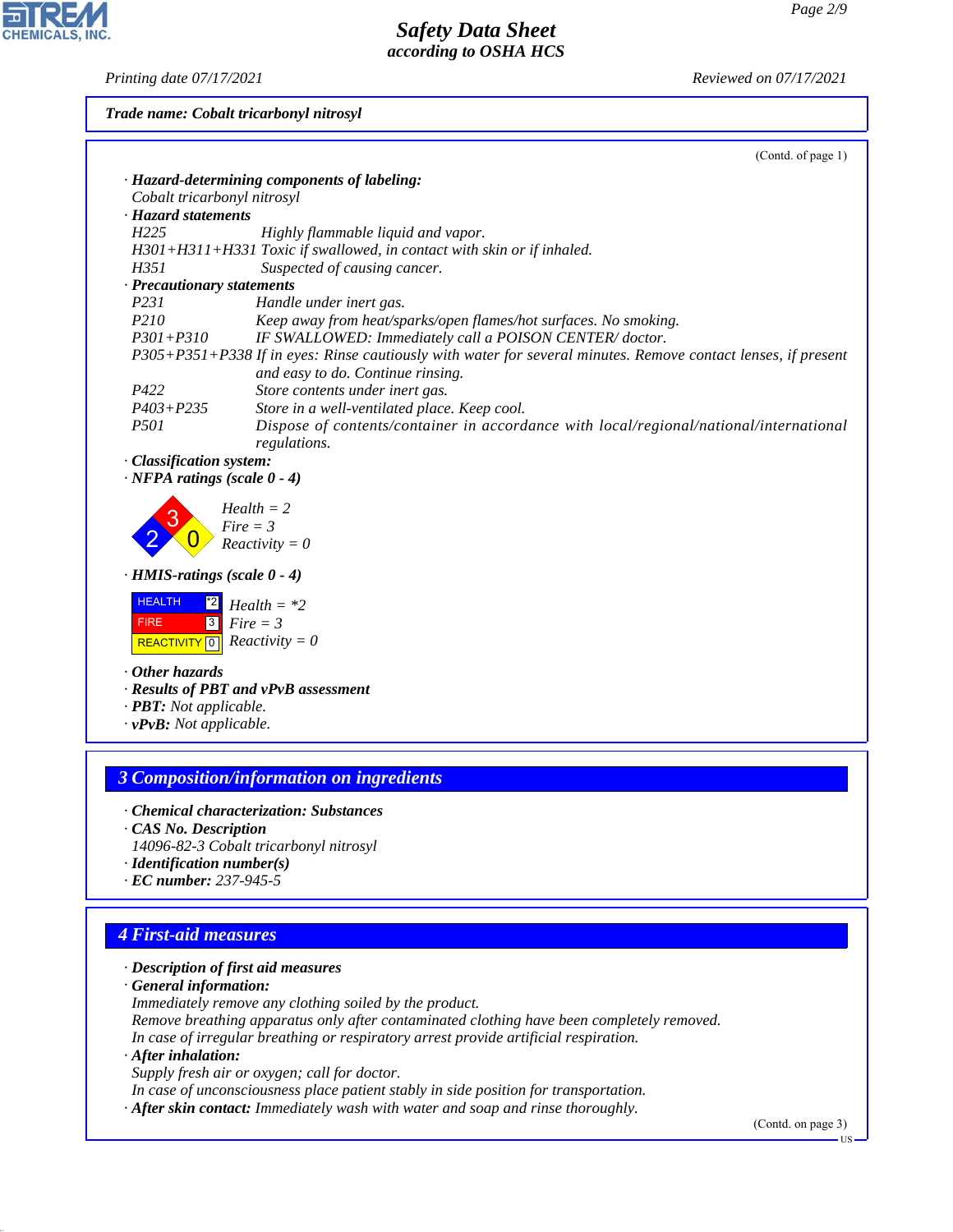#### *Printing date 07/17/2021 Reviewed on 07/17/2021*

*Trade name: Cobalt tricarbonyl nitrosyl*

(Contd. of page 2)

- *· After eye contact: Rinse opened eye for several minutes under running water. Then consult a doctor.*
- *· After swallowing: Do not induce vomiting; immediately call for medical help.*
- *· Information for doctor:*
- *· Most important symptoms and effects, both acute and delayed No further relevant information available.*
- *· Indication of any immediate medical attention and special treatment needed*
- *No further relevant information available.*

## *5 Fire-fighting measures*

- *· Extinguishing media*
- *· Suitable extinguishing agents:*
- *CO2, extinguishing powder or water spray. Fight larger fires with water spray or alcohol resistant foam. · For safety reasons unsuitable extinguishing agents: Water with full jet*
- *· Special hazards arising from the substance or mixture No further relevant information available.*
- *· Advice for firefighters*
- *· Protective equipment: Mouth respiratory protective device.*

## *6 Accidental release measures*

- *· Personal precautions, protective equipment and emergency procedures Wear protective equipment. Keep unprotected persons away.*
- *· Environmental precautions: Prevent seepage into sewage system, workpits and cellars.*
- *· Methods and material for containment and cleaning up: Absorb with liquid-binding material (sand, diatomite, acid binders, universal binders, sawdust). Dispose contaminated material as waste according to item 13.*

# *Ensure adequate ventilation.*

#### *· Reference to other sections*

- *See Section 7 for information on safe handling.*
- *See Section 8 for information on personal protection equipment.*
- *See Section 13 for disposal information.*

#### *· Protective Action Criteria for Chemicals*

*· PAC-1:*

*Substance is not listed.*

*· PAC-2:*

*Substance is not listed.*

*· PAC-3:*

44.1.1

*Substance is not listed.*

# *7 Handling and storage*

- *· Handling: Handle under inert gas.*
- *· Precautions for safe handling Ensure good ventilation/exhaustion at the workplace. Open and handle receptacle with care. Prevent formation of aerosols. · Information about protection against explosions and fires:*
- *Keep ignition sources away Do not smoke. Protect against electrostatic charges. Keep respiratory protective device available.*

(Contd. on page 4)

US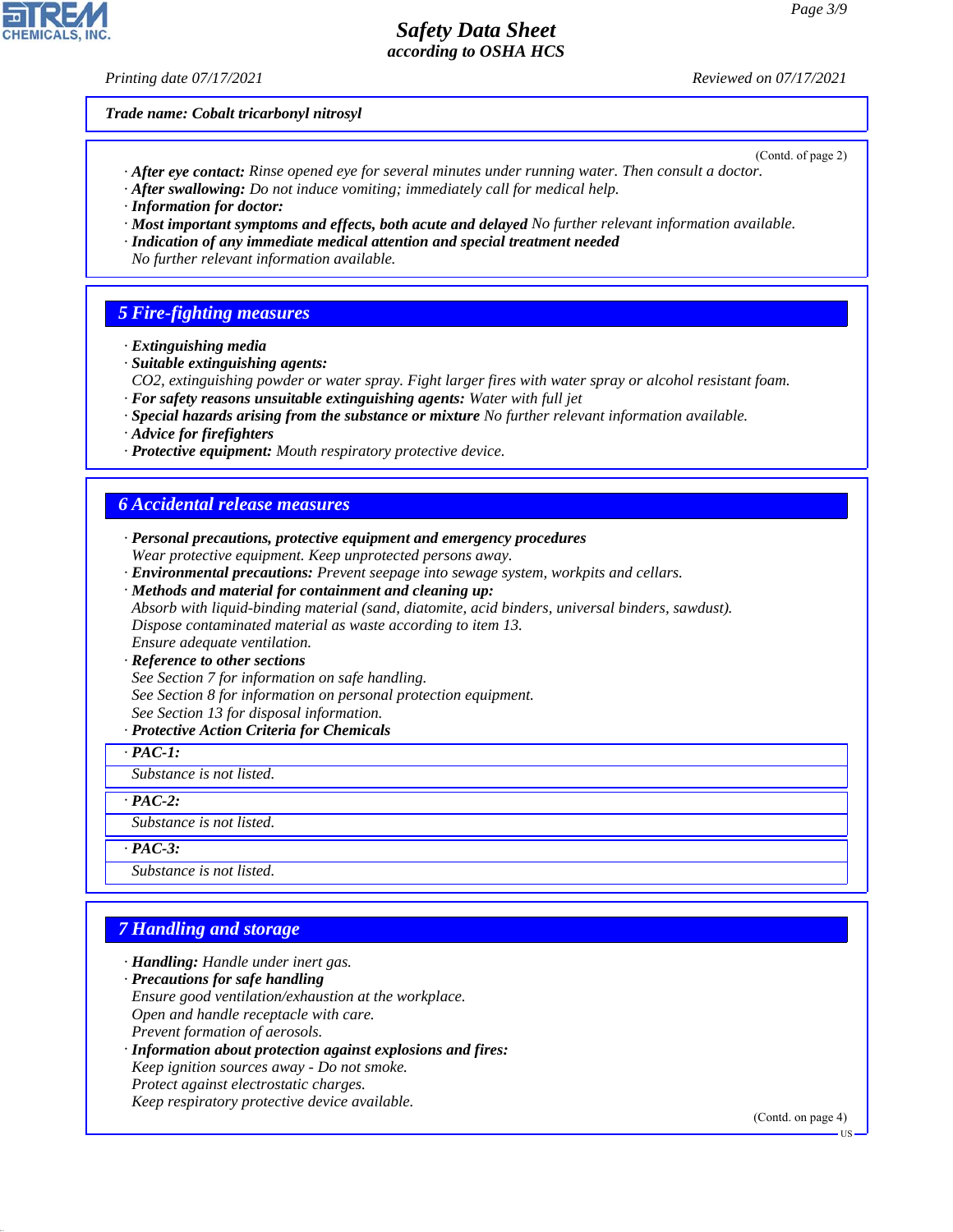*Printing date 07/17/2021 Reviewed on 07/17/2021*

#### *Trade name: Cobalt tricarbonyl nitrosyl*

(Contd. of page 3)

- *· Conditions for safe storage, including any incompatibilities*
- *· Storage:*
- *Keep cool.*
- *Store contents under inert gas.*
- *· Requirements to be met by storerooms and receptacles: Store in a cool location.*
- *· Information about storage in one common storage facility: Not required.*
- *· Further information about storage conditions: Keep receptacle tightly sealed.*
- *Store in cool, dry conditions in well sealed receptacles.*
- *· Recommended storage temperature: Store at temperatures not exceeding -18 °C. Keep cool.*
- *· Specific end use(s) No further relevant information available.*

#### *8 Exposure controls/personal protection*

*· Additional information about design of technical systems: No further data; see item 7.*

- *· Control parameters*
- *· Components with limit values that require monitoring at the workplace: Not required.*
- *· Additional information: The lists that were valid during the creation were used as basis.*
- *· Exposure controls*
- *· Personal protective equipment:*
- *· General protective and hygienic measures: Keep away from foodstuffs, beverages and feed. Immediately remove all soiled and contaminated clothing. Wash hands before breaks and at the end of work. Store protective clothing separately. Avoid contact with the eyes and skin.*
- *· Breathing equipment: A NIOSH approved respirator in accordance with 29 CFR 1910.134.*
- *· Protection of hands:*



\_S*Protective gloves*

*The glove material has to be impermeable and resistant to the product/ the substance/ the preparation. Due to missing tests no recommendation to the glove material can be given for the product/ the preparation/ the chemical mixture.*

*Selection of the glove material on consideration of the penetration times, rates of diffusion and the degradation · Material of gloves*

*The selection of the suitable gloves does not only depend on the material, but also on further marks of quality and varies from manufacturer to manufacturer.*

*· Penetration time of glove material*

*The exact break through time has to be found out by the manufacturer of the protective gloves and has to be observed.*

*· Eye protection:*



44.1.1

\_R*Tightly sealed goggles*

(Contd. on page 5)

US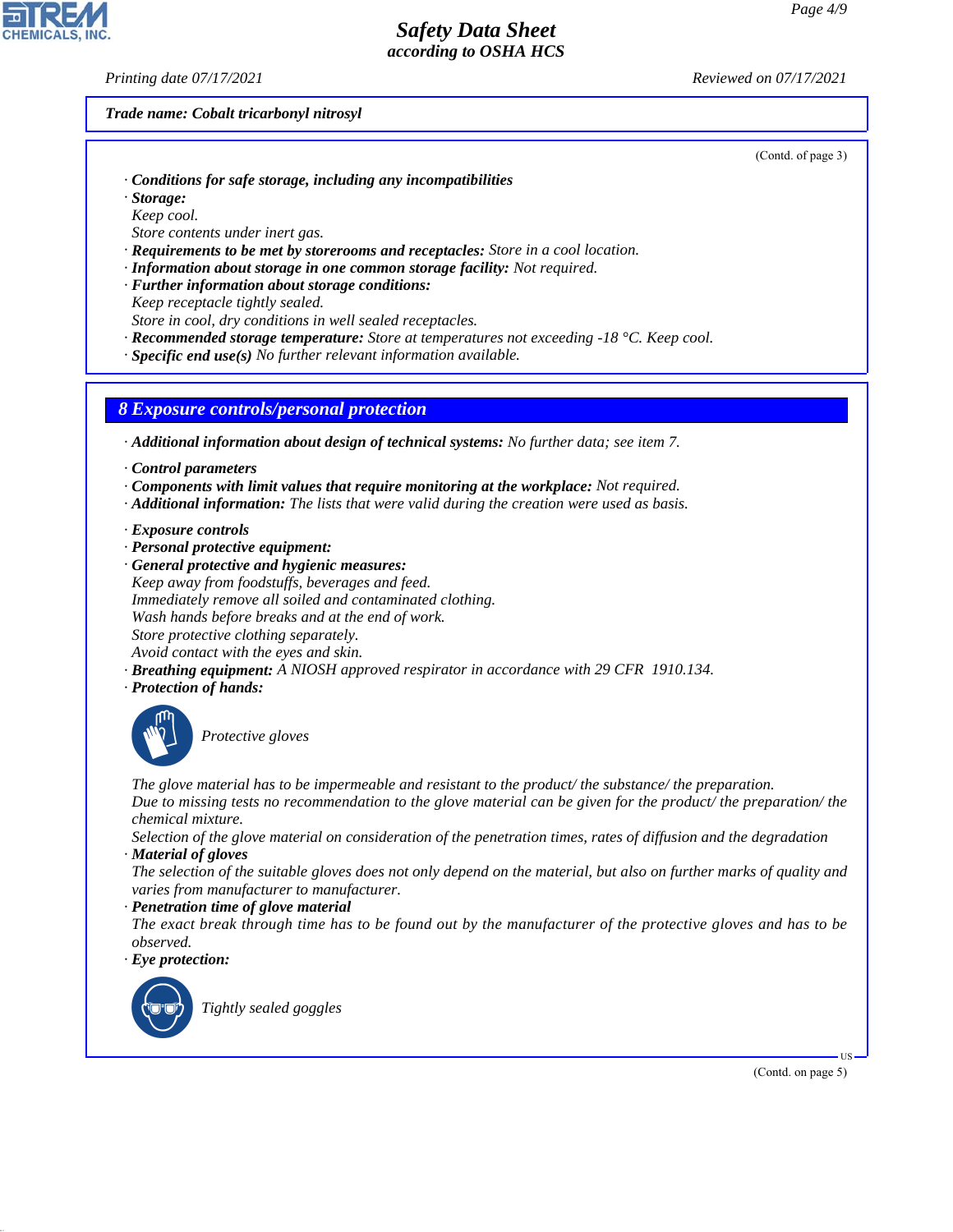$\overline{\mathbf{r}}$ 

CHEMICALS, INC.

*Printing date 07/17/2021 Reviewed on 07/17/2021*

*Trade name: Cobalt tricarbonyl nitrosyl*

(Contd. of page 4)

| <b>9 Physical and chemical properties</b>                  |                                                                                               |
|------------------------------------------------------------|-----------------------------------------------------------------------------------------------|
| · Information on basic physical and chemical properties    |                                                                                               |
| · General Information                                      |                                                                                               |
| $\cdot$ Appearance:                                        |                                                                                               |
| Form:<br>Color:                                            | Liquid<br>Dark red                                                                            |
| $\cdot$ Odor:                                              | Acrid                                                                                         |
| · Odor threshold:                                          | Not determined.                                                                               |
| $\cdot$ pH-value:                                          | Not determined.                                                                               |
|                                                            |                                                                                               |
| Change in condition                                        |                                                                                               |
| <b>Melting point/Melting range:</b>                        | Undetermined.                                                                                 |
| <b>Boiling point/Boiling range:</b>                        | 50 °C (122 °F)                                                                                |
| · Flash point:                                             | Not applicable.                                                                               |
| · Flammability (solid, gaseous):                           | Not determined.                                                                               |
| · Ignition temperature:                                    |                                                                                               |
| <b>Decomposition temperature:</b>                          | Not determined.                                                                               |
| · Auto igniting:                                           | Not determined.                                                                               |
| · Danger of explosion:                                     | Product is not explosive. However, formation of explosive air/vapor<br>mixtures are possible. |
| · Explosion limits:                                        |                                                                                               |
| Lower:                                                     | Not determined.                                                                               |
| <b>Upper:</b>                                              | Not determined.                                                                               |
| · Vapor pressure:                                          | Not determined.                                                                               |
| $\cdot$ Density at 20 $\cdot$ C (68 $\cdot$ F):            | 1.47 g/cm <sup>3</sup> (12.26715 lbs/gal)                                                     |
| · Relative density                                         | Not determined.                                                                               |
| · Vapor density                                            | Not determined.                                                                               |
| $\cdot$ Evaporation rate                                   | Not determined.                                                                               |
| · Solubility in / Miscibility with                         |                                                                                               |
| Water:                                                     | Not miscible or difficult to mix.                                                             |
| · Partition coefficient (n-octanol/water): Not determined. |                                                                                               |
| · Viscosity:                                               |                                                                                               |
| Dynamic:                                                   | Not determined.                                                                               |
| Kinematic:                                                 | Not determined.                                                                               |
| · Solvent content:                                         |                                                                                               |
| Organic solvents:                                          | $0.0\%$                                                                                       |
| <b>VOC</b> content:                                        | 0.0 g/l / 0.00 lb/gl                                                                          |
| $·$ Other information                                      | No further relevant information available.                                                    |

# *10 Stability and reactivity*

*· Reactivity No further relevant information available.*

*· Chemical stability*

44.1.1

*· Thermal decomposition / conditions to be avoided: No decomposition if used according to specifications.*

*· Possibility of hazardous reactions No dangerous reactions known.*

(Contd. on page 6)

US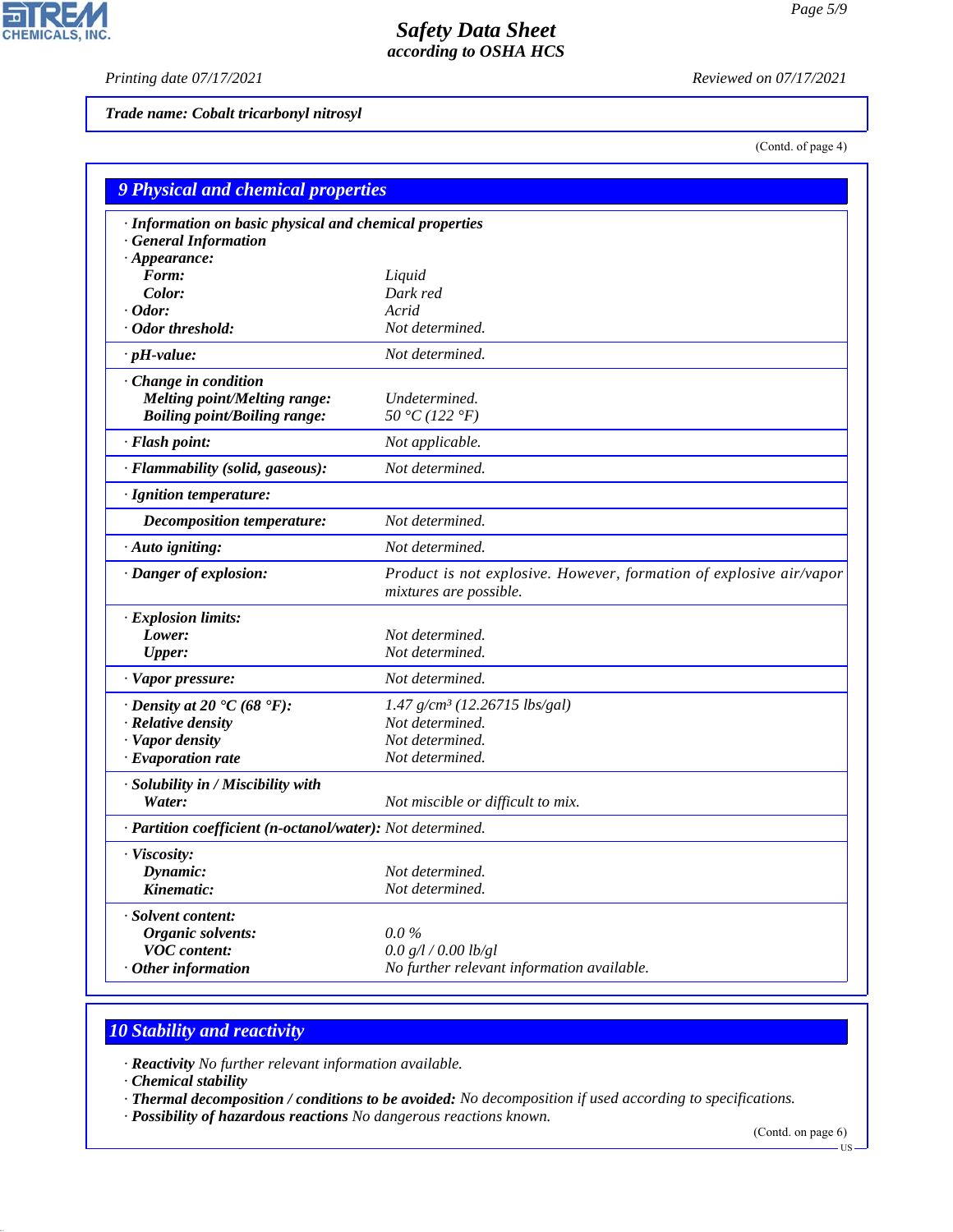*Printing date 07/17/2021 Reviewed on 07/17/2021*

*Trade name: Cobalt tricarbonyl nitrosyl*

- *· Conditions to avoid No further relevant information available.*
- *· Incompatible materials: No further relevant information available.*
- *· Hazardous decomposition products: No dangerous decomposition products known.*

## *11 Toxicological information*

*· Information on toxicological effects*

- *· Acute toxicity:*
- *· Primary irritant effect:*
- *· on the skin: No irritant effect.*
- *· on the eye: No irritating effect.*
- *· Sensitization: No sensitizing effects known.*
- *· Additional toxicological information:*
- *· Carcinogenic categories*
- *· IARC (International Agency for Research on Cancer)*

*· NTP (National Toxicology Program)*

*Substance is not listed.*

- *· OSHA-Ca (Occupational Safety & Health Administration)*
- *Substance is not listed.*

#### *12 Ecological information*

- *· Toxicity*
- *· Aquatic toxicity: No further relevant information available.*
- *· Persistence and degradability No further relevant information available.*
- *· Behavior in environmental systems:*
- *· Bioaccumulative potential No further relevant information available.*
- *· Mobility in soil No further relevant information available.*
- *· Additional ecological information:*
- *· General notes: Not known to be hazardous to water.*
- *· Results of PBT and vPvB assessment*
- *· PBT: Not applicable.*
- *· vPvB: Not applicable.*
- *· Other adverse effects No further relevant information available.*

## *13 Disposal considerations*

- *· Waste treatment methods*
- *· Recommendation:*

44.1.1

*Must not be disposed of together with household garbage. Do not allow product to reach sewage system.*

- *· Uncleaned packagings:*
- *· Recommendation: Disposal must be made according to official regulations.*

(Contd. on page 7)

US



(Contd. of page 5)

*2B*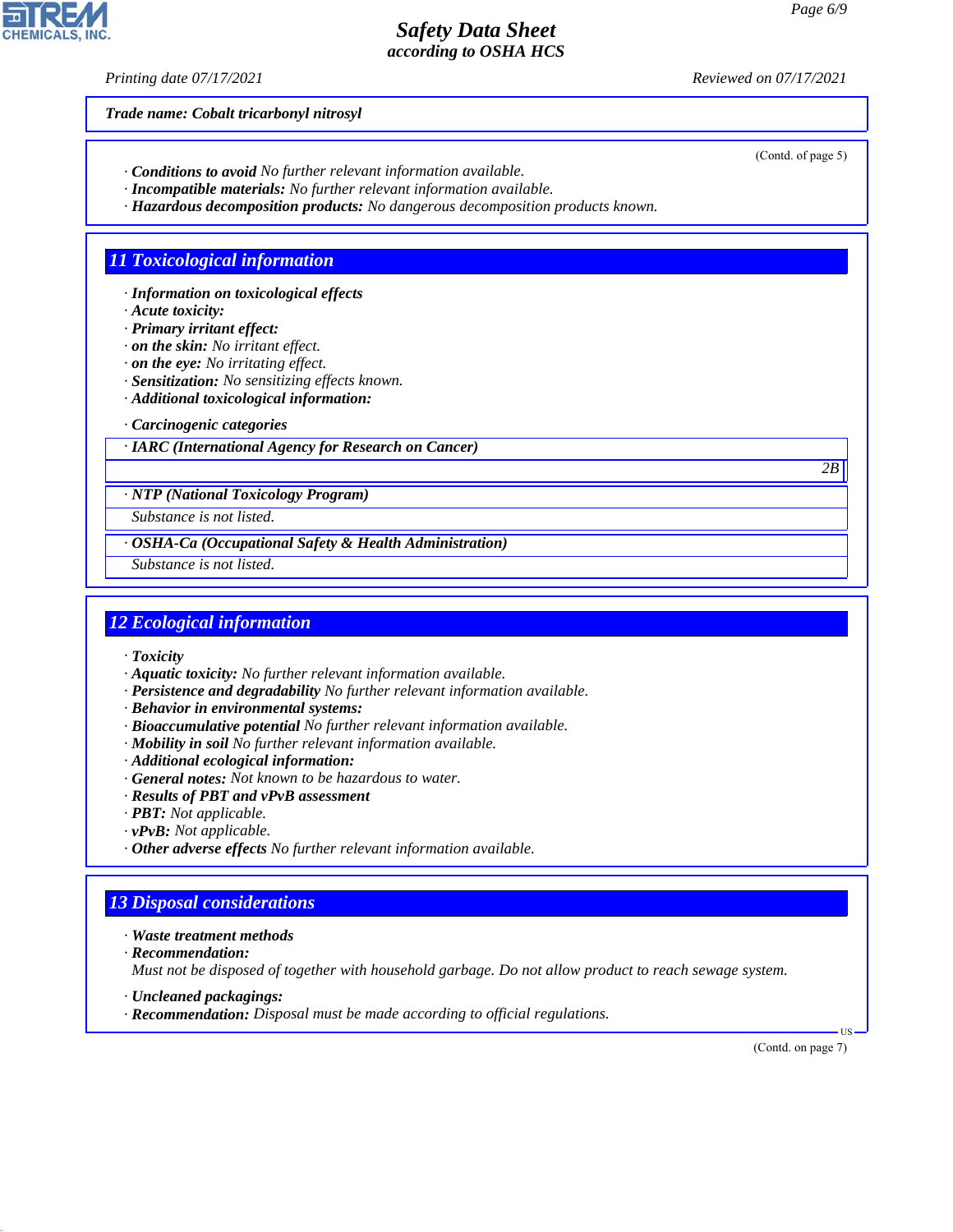*Printing date 07/17/2021 Reviewed on 07/17/2021*

*Trade name: Cobalt tricarbonyl nitrosyl*

(Contd. of page 6)

| $\cdot$ UN-Number                                                            |                                      |  |
|------------------------------------------------------------------------------|--------------------------------------|--|
| · DOT, IMDG, IATA                                                            | <b>UN1992</b>                        |  |
| · UN proper shipping name                                                    |                                      |  |
| $\cdot$ DOT                                                                  | Flammable liquids, toxic, n.o.s.     |  |
| $·$ <i>IMDG, IATA</i>                                                        | FLAMMABLE LIQUID, TOXIC, N.O.S.      |  |
| · Transport hazard class(es)                                                 |                                      |  |
| $\cdot$ DOT                                                                  |                                      |  |
| <b>SEE</b>                                                                   |                                      |  |
|                                                                              |                                      |  |
| · Class                                                                      | 3 Flammable liquids                  |  |
| $-Label$                                                                     | 3, 6.1                               |  |
| $\cdot$ IMDG                                                                 |                                      |  |
|                                                                              |                                      |  |
| · Class                                                                      | 3 Flammable liquids                  |  |
| $\cdot$ Label                                                                | 3/6.1<br><u> La La La La La La L</u> |  |
| $\cdot$ IATA                                                                 |                                      |  |
| · Class                                                                      | 3 Flammable liquids                  |  |
| $\cdot$ <i>Label</i>                                                         | 3(6.1)                               |  |
| · Packing group                                                              |                                      |  |
| · DOT, IMDG, IATA                                                            | $I\!I$                               |  |
| · Environmental hazards:                                                     |                                      |  |
| · Marine pollutant:                                                          | N <sub>O</sub>                       |  |
| · Special precautions for user                                               | Warning: Flammable liquids           |  |
| · EMS Number:                                                                | $F-E$ , $S-D$                        |  |
| · Stowage Category                                                           | $\boldsymbol{B}$                     |  |
| · Stowage Code                                                               | SW2 Clear of living quarters.        |  |
| · Transport in bulk according to Annex II of<br>MARPOL73/78 and the IBC Code | Not applicable.                      |  |
| · Transport/Additional information:                                          |                                      |  |
| $\cdot$ <i>DOT</i>                                                           |                                      |  |
| · Quantity limitations                                                       | On passenger aircraft/rail: 5 L      |  |
|                                                                              | On cargo aircraft only: 60 L         |  |



44.1.1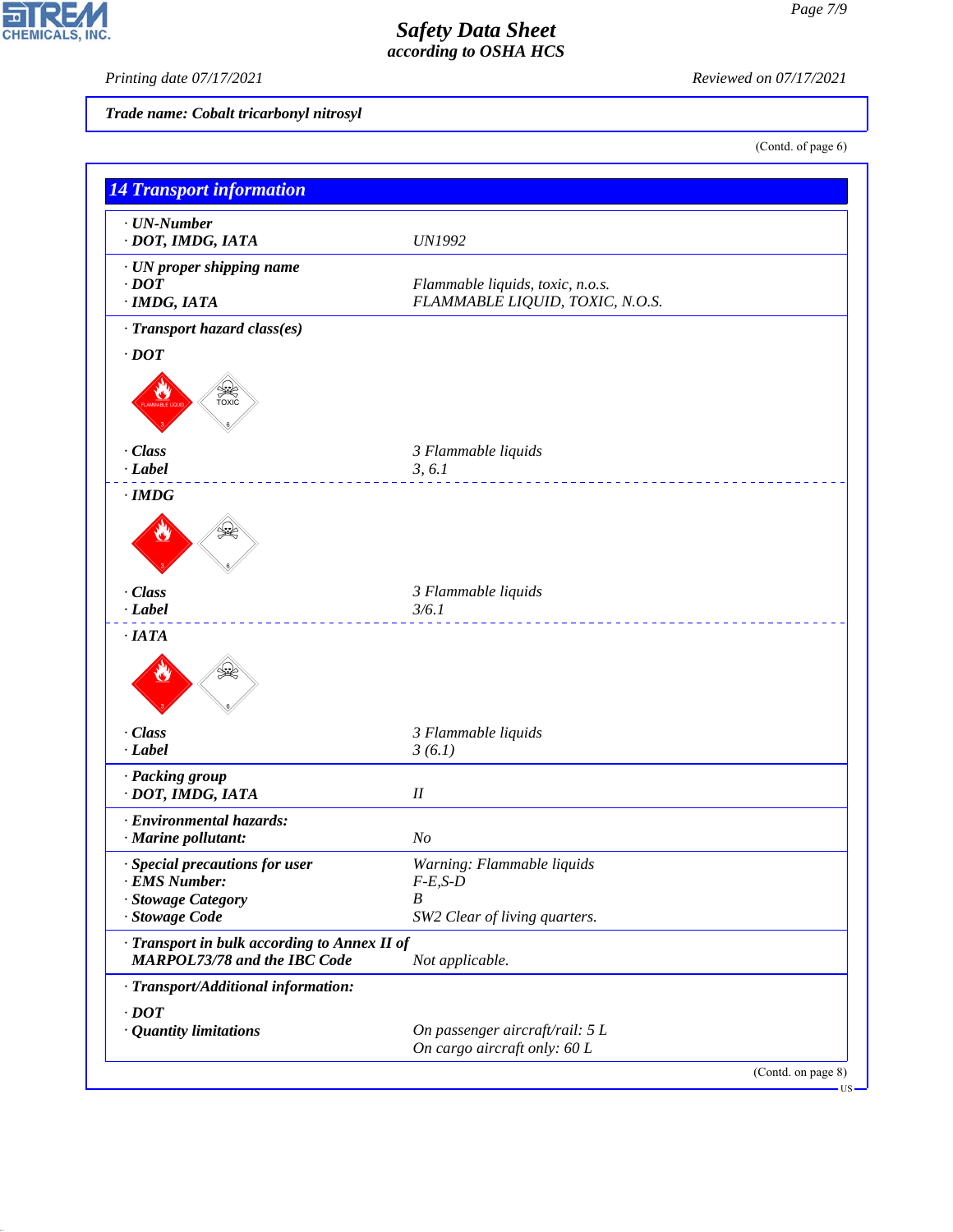**CHEMICALS.** 

*Printing date 07/17/2021 Reviewed on 07/17/2021*

| Trade name: Cobalt tricarbonyl nitrosyl |  |
|-----------------------------------------|--|
|                                         |  |

|  | (Contd. of page 7) |  |
|--|--------------------|--|
|--|--------------------|--|

| · IMDG                           | Code: E2                                              |
|----------------------------------|-------------------------------------------------------|
| $\cdot$ Limited quantities (LQ)  | Maximum net quantity per inner packaging: 30 ml       |
| $\cdot$ Excepted quantities (EQ) | Maximum net quantity per outer packaging: 500 ml      |
| · UN "Model Regulation":         | UN 1992 FLAMMABLE LIQUIDS, TOXIC, N.O.S., 3 (6.1), II |

## *15 Regulatory information*

*· Safety, health and environmental regulations/legislation specific for the substance or mixture · Sara*

*· Section 355 (extremely hazardous substances):*

*Substance is not listed.*

*· Section 313 (Specific toxic chemical listings):*

*Substance is listed.*

*· TSCA (Toxic Substances Control Act):*

*Substance is not listed.*

*· Proposition 65*

*· Chemicals known to cause cancer:*

*Substance is not listed.*

*· Chemicals known to cause reproductive toxicity for females:*

*Substance is not listed.*

*· Chemicals known to cause reproductive toxicity for males:*

*Substance is not listed.*

*· Chemicals known to cause developmental toxicity:*

*Substance is not listed.*

*· Carcinogenic categories*

*· EPA (Environmental Protection Agency)*

*Substance is not listed.*

*· TLV (Threshold Limit Value established by ACGIH)*

*Substance is not listed.*

*· NIOSH-Ca (National Institute for Occupational Safety and Health)*

*Substance is not listed. · GHS label elements*

*The substance is classified and labeled according to the Globally Harmonized System (GHS). · Hazard pictograms*



*· Signal word Danger*

44.1.1

*· Hazard-determining components of labeling: Cobalt tricarbonyl nitrosyl*

(Contd. on page 9)

US